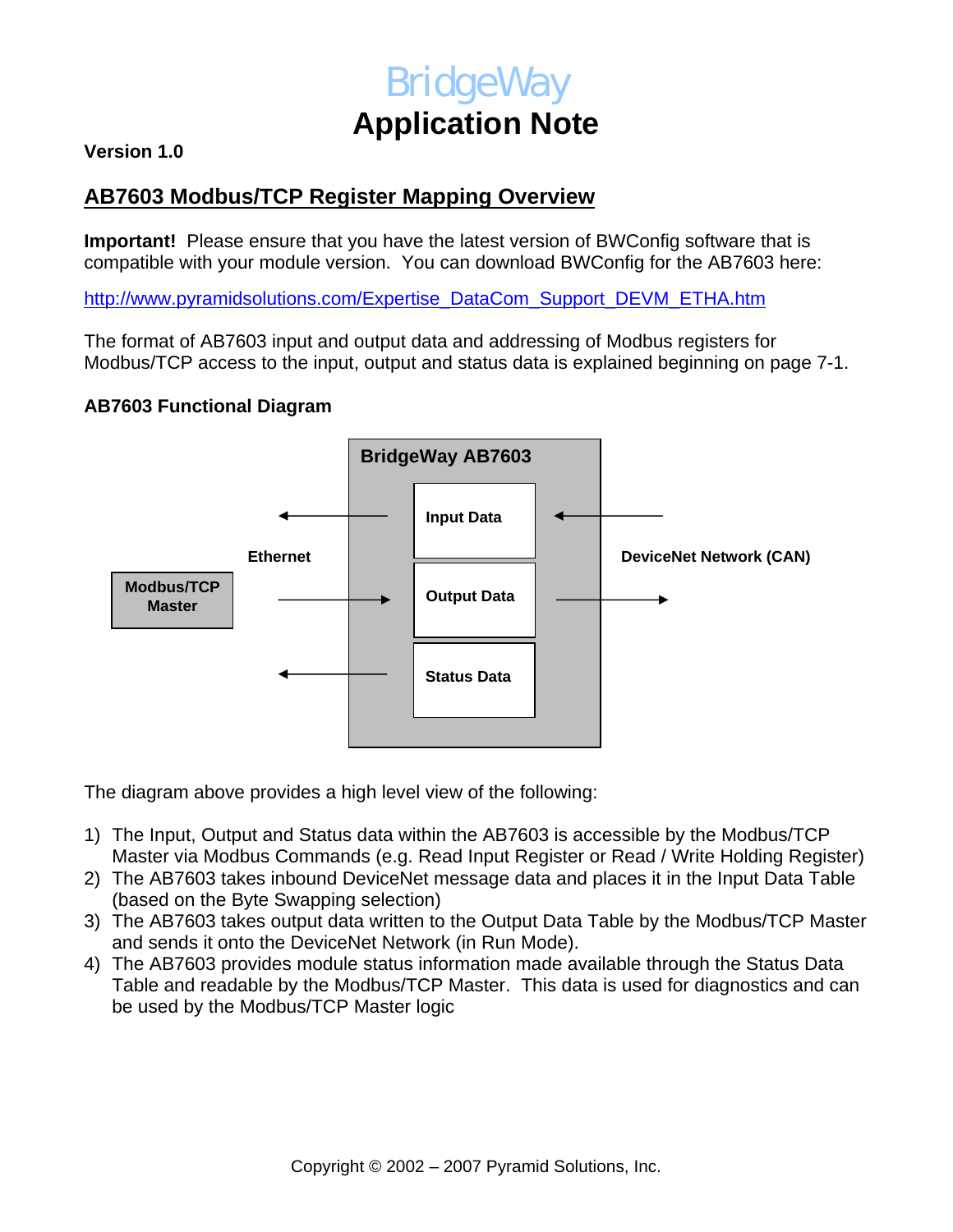# **BridgeWay Application Note**

### **AB7603 Output Data**

The AB7603 Output Data Table starts at register offset 0x400, or 1024 (zero's offset). In Modbus terminology, this is effectively Holding Register 41025 (because register numbers are 1's offset). Each Holding Register is a 16 bit value.

Modbus Holding Registers corresponding to AB7603 (Modbus/TCP Slave) Output Data Table are as follows:

| <b>Modbus Holding Register</b> |  |  |
|--------------------------------|--|--|
|                                |  |  |
| 41025                          |  |  |
| 41027                          |  |  |
| 41029                          |  |  |
|                                |  |  |

The Output Data Table of the AB7603 is written by the Modbus/TCP Master via Modbus/TCP messages. This includes setting of the Run/Idle & Command Headers to put the AB7603 in Run Mode (or Idle) as well as the DeviceNet output data that will be sent by the AB7603 to the DeviceNet network.

## **Important! Setting the AB7603 to Run or Idle Mode**

If the "Swap I/O Bytes" option is *selected* through BWConfig, the Run/Idle and Command Headers will be in the format described in the manual on page 4-5. i.e. if you set both holding registers 41025 and 41027 to 0x0001, the AB7645 will be placed in Run Mode (BridgeWay Status LED goes solid green) and DeviceNet Output data will be sent by the module.

If the "Swap I/O Bytes" option is *not selected*, the headers will be in Little Endian format, i.e. the bytes are swapped from Modbus. To set bit 0 (the Run/Idle bit) of these registers, you must set the register value to 0x0100. If you set both holding registers 41025 and 41027 to 0x0100, the module will be placed into Run Mode.